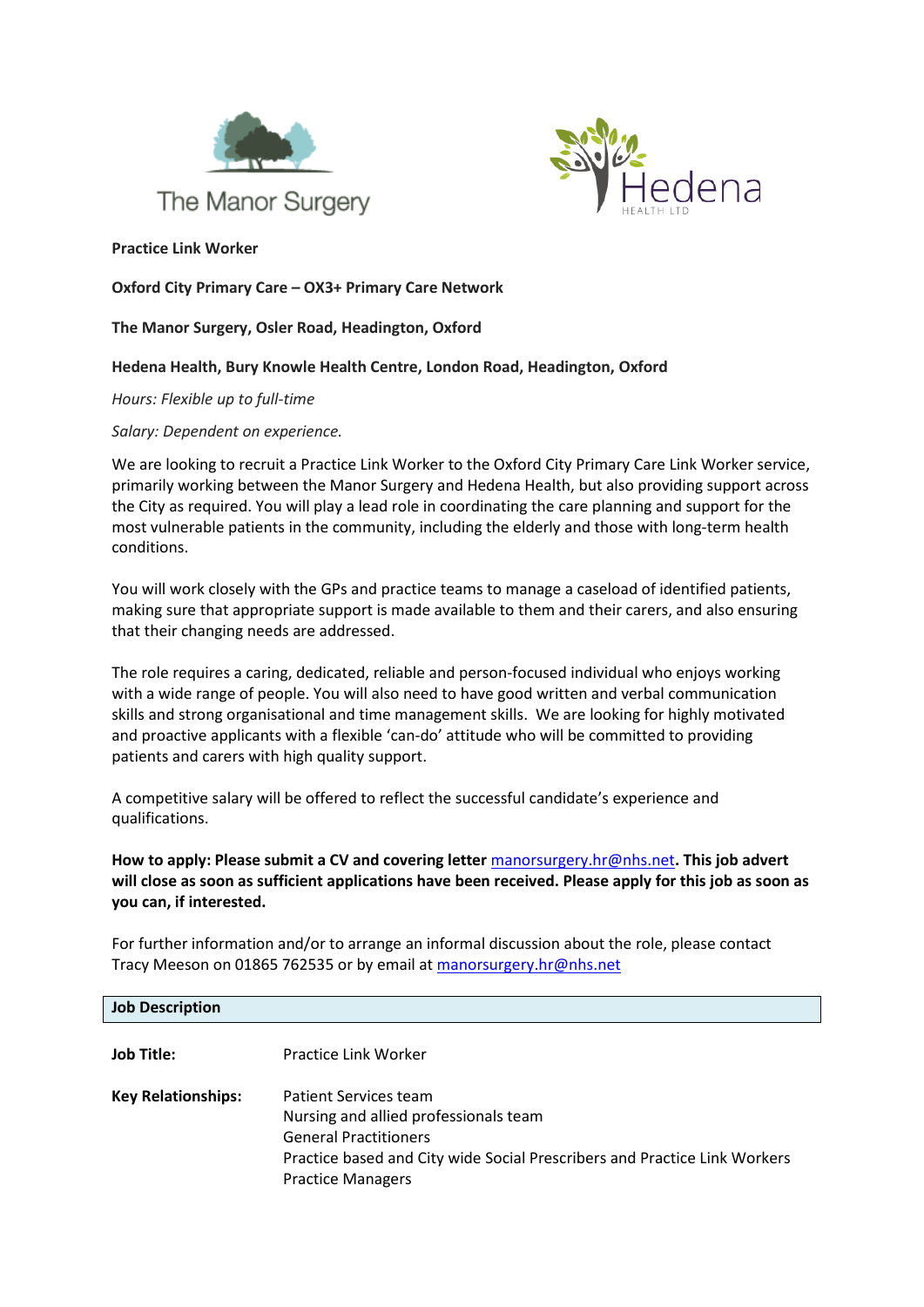## **Job Summary:**

You will work closely with the GPs and practice teams to manage a caseload of identified patients, making sure that appropriate support is made available to them and their carers, and also ensuring that their changing needs are addressed.

In your everyday work, you will liaise closely with GPs, practice staff and other professionals, acting as part of the General Practice teams and part of a wider multi-agency integrated team. Your role will be to meet with identified patients and carers (in the practice, in their home and in other community settings), to review their needs and help them access the services and support they require. To do this, you will develop a good knowledge of the health and social services available in the locality, including those offered by the voluntary sector, so you can link up patients with these and help them overcome any barriers they might encounter.

## **Key Responsibilities:**

The responsibilities will include the following:

- Develop and maintain a detailed knowledge of local community and voluntary sector services to enable supported sign-posting of people with identified need
- Work with the GP Practice teams to help identify people at risk of loss of independence or admission to hospital as a result of inadequate social support
- Support GPs and practice teams to review, update and implement personal care plans for identified patients who are elderly, frail or have long-term health needs
- Provide this cohort of people with time-limited signposting to identified services (both free and, if appropriate, where charges apply), in order to maintain their independence and improve their health and wellbeing
- Ensure that identified patients receive the right level of help at the right time and help them to experience a joined-up service by liaising with relevant service providers
- Working with patients, carers and healthcare team members to encourage effective help-seeking behaviours and to reduce unnecessary hospital admissions and A&E attendances
- Follow up on communications from OOH and in-patient services re: changes in status of patients to help the Practice respond to unmet need proactively
- Keep up-to-date lists for the practice of hospital inpatients and assist integrated locality teams (ILT) with the coordination of discharges
- Maintain records of referrals and interventions to enable monitoring and evaluation of the service
- Act as a point of contact and communication between GP, ILT, patients and carers, SS and other agencies
- Support practices to keep the care plan up-to-date by identifying and updating missing or out-of-date information about the patient's circumstances
- Contribute to risk and impact assessments, monitoring and evaluations of the Practice Care Navigator service
- Work with commissioners, integrated locality teams and other agencies to support and further develop the Practice Link Worker role

# **Examples of key activities:**

**1. Enable access to local services and personalised support:**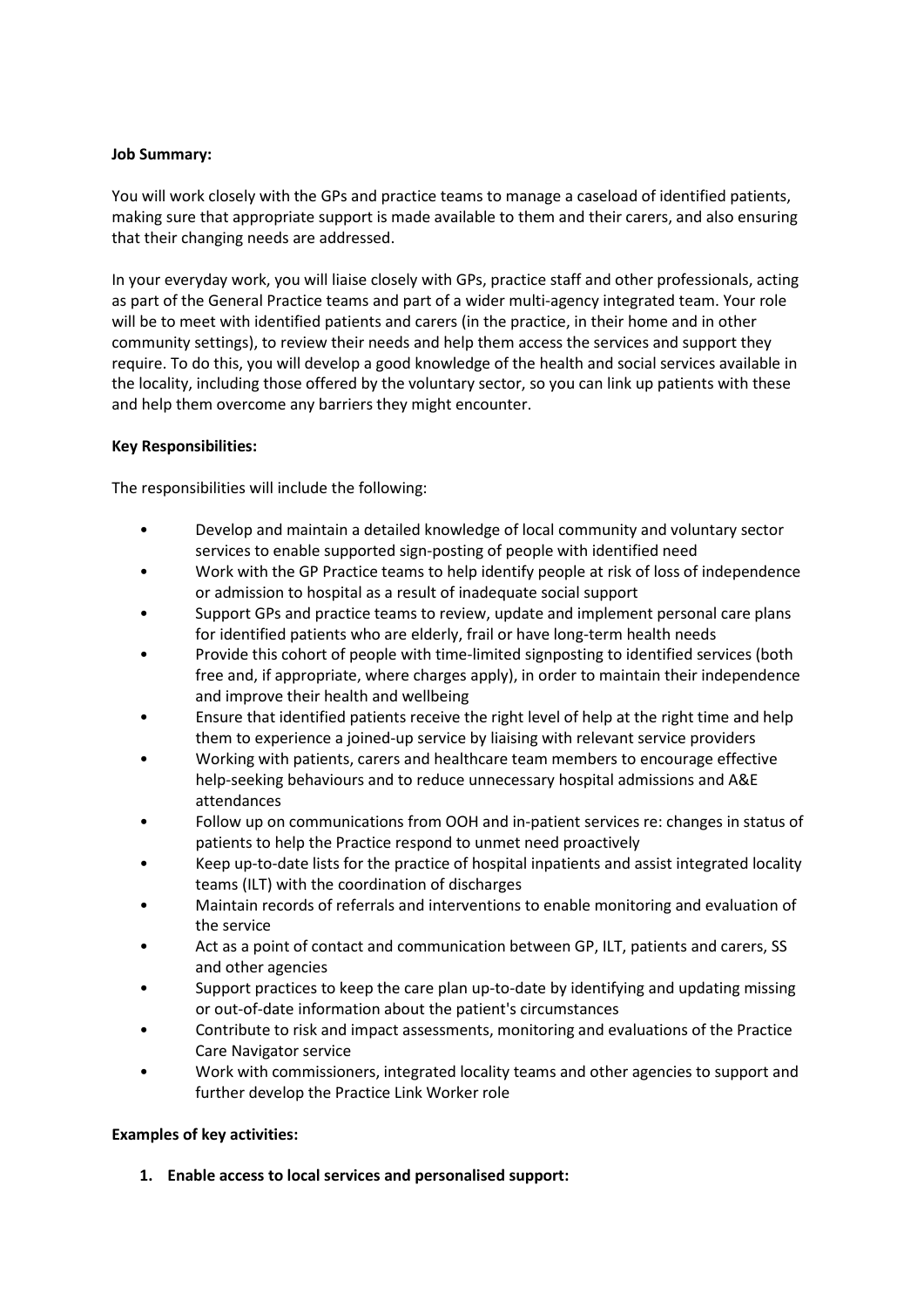- Take referrals from GPs and other members of the multi-disciplinary team for individual patients, families and carers.
- Visit patients in community and homely settings, review the patient's proactive care plan (PCP) and discuss this with the GP as required
- Have a positive, empathetic and responsive conversation with the patient and their carers about their needs, leading to a holistic care plan. The plan should be communicated to the GP and any other professionals involved in the persons care and uploaded to the relevant records.
- Develop a comprehensive knowledge of local health, social and third sector services and organisations to enable the patient to access the full range of services to meet their needs.
- Help patients access community care assessments as well as carers assessments where eligible and follow up the outcomes.
- Demonstrate an understanding of the impact of care planning decisions on the patient, carer and health, social and voluntary sector services
- Where affordability is a barrier, supply basic information on relevant benefits and refer on for more in-depth advice where required.
- Where a personal budget is allocated, advise on the main choices the patient will need to make (e.g. whether to accept a Direct Payment).
- Identify unpaid carers and help them access services to support them.
- Inform and advise GPs and other primary care team members about the services available to support patients in the community.

# **2. Co-ordinate and integrate care:**

- Regularly liaise with the range of multi-disciplinary professionals and agencies involved in the patient's care, facilitating a coordinated approach.
- Adopt approaches to support patients in the community and homely settings and avoid unnecessary hospital admissions and referrals.
- Actively participate in multi-disciplinary team meetings in the practice(s).
- Identify when urgent action or a step-up in care is needed and promptly alert the relevant professional(s), highlighting any safety concerns.

### **3. Keep records and contribute to project evaluation:**

- Keep accurate and up-to-date records of patient contacts, appropriately using GP records systems and other IM&T systems relevant to the role
- Record and collate information according to agreed protocols and contribute to evaluation reports required for the monitoring and quality improvement of the service.
- Contribute towards the development of the project, attending meetings and doing presentations as requested
- Identify opportunities and gaps in services and feedback information on how services could be further improved.

# **4. General responsibilities:**

- Work collaboratively with other Link Workers and Social Prescribers, supporting each other, respecting each other's views and meeting regularly as a team.
- Take part in education and training events and activities as planned and provide evidence of learning activity as required.
- Establish strong working relationships with GPs and practice teams
- Work in accordance with the practices' policies and procedures.
- Contribute to the wider aims and objectives of the Primary Care Network to improve and support primary care.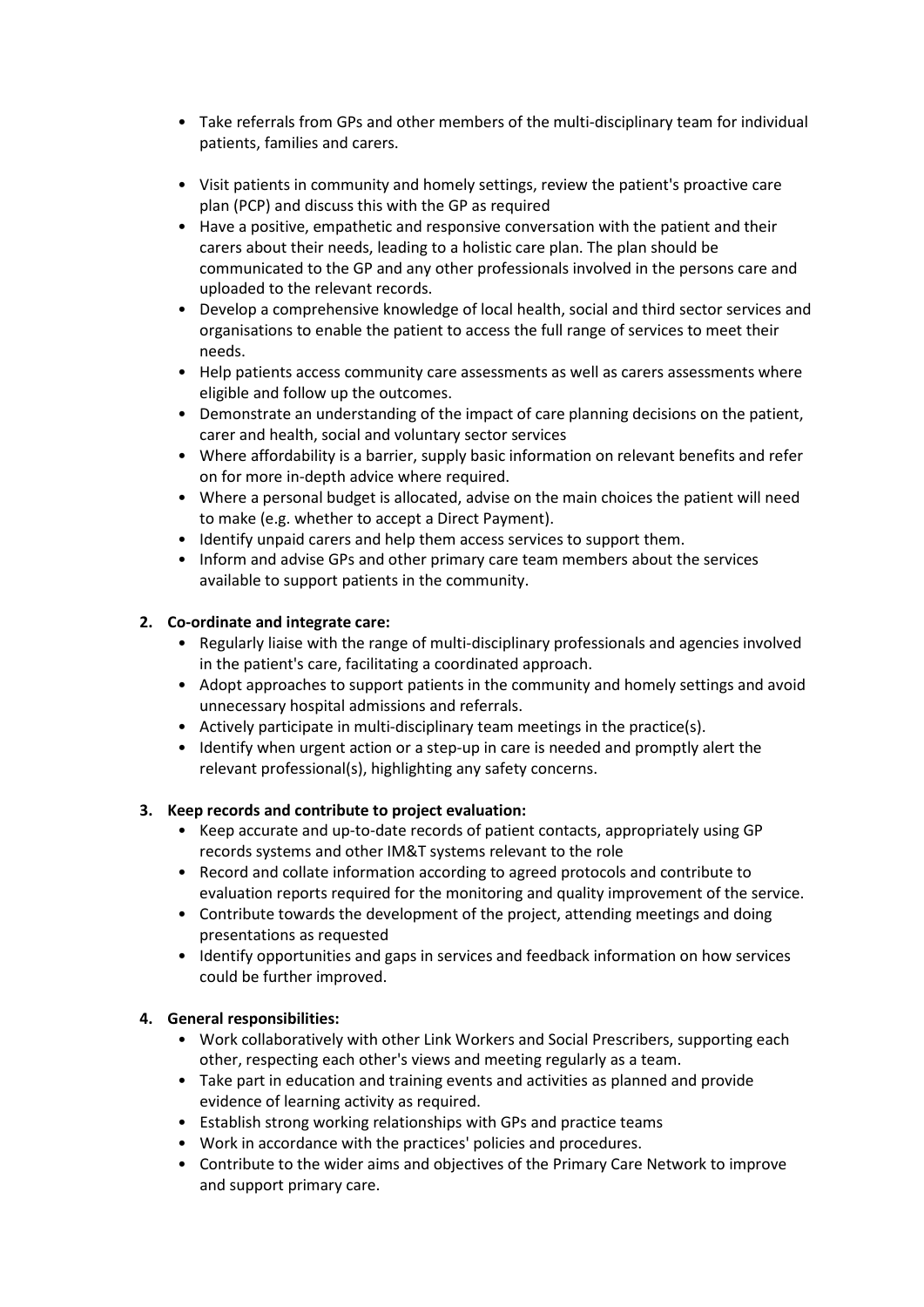• Demonstrate a flexible attitude and be prepared to carry out other duties as may be reasonably required from time to time

# **Confidentiality**

- In the course of seeking treatment, patients entrust us with, or allow us to gather, sensitive information in relation to their health and other matters. They do so in confidence and have the right to expect that staff will respect their privacy and act appropriately
- In the performance of the duties outlined in this job description, the post-holder may have access to confidential information relating to patients and their carers, practice staff and other healthcare workers. They may also have access to information relating to the practice as a business organisation. All such information from any source is to be regarded as strictly confidential
- Information relating to patients, carers, colleagues, other healthcare workers or the business of the practice may only be divulged to authorised persons in accordance with the practice policies and procedures relating to confidentiality and the protection of personal and sensitive data

# **Health & Safety:**

The post-holder will assist in promoting and maintaining their own and others' health, safety and security as defined in the practice Health & Safety Policy, the practice Health & Safety Manual, and the practice Infection Control policy and published procedures. This will include:

- Using personal security systems within the workplace according to practice guidelines
- Identifying the risks involved in work activities and undertaking such activities in a way that manages those risks
- Making effective use of training to update knowledge and skills
- Using appropriate infection control procedures, maintaining work areas in a tidy and safe way and free from hazards
- Actively reporting of health and safety hazards and infection hazards immediately when recognised
- Keeping own work areas and general / patient areas generally clean, assisting in the maintenance of general standards of cleanliness consistent with the scope of the job holder's role
- Undertaking periodic infection control training (minimum annually)
- Reporting potential risks identified

# **Equality and Diversity:**

The post-holder will support the equality, diversity and rights of patients, carers and colleagues, to include:

- Acting in a way that recognizes the importance of people's rights, interpreting them in a way that is consistent with practice procedures and policies, and current legislation
- Respecting the privacy, dignity, needs and beliefs of patients, carers and colleagues
- Behaving in a manner which is welcoming to and of the individual, is non-judgmental and respects their circumstances, feelings priorities and rights.

# **Personal/Professional Development**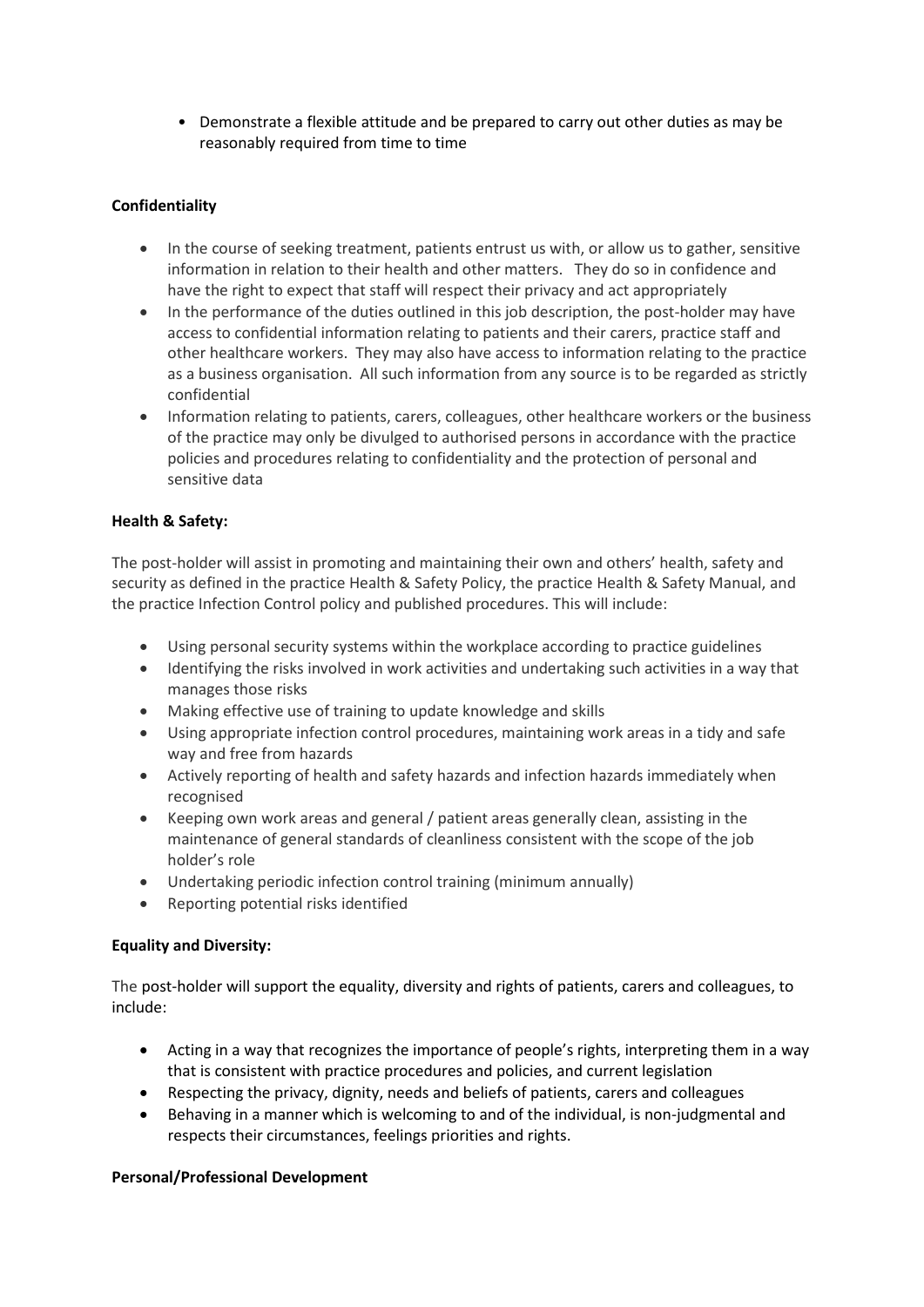The post-holder will participate in any training programme implemented by the practice as part of this employment, such training to include:

- Participation in an annual individual performance review, including taking responsibility for maintaining a record of own personal and/or professional development
- Taking responsibility for own development, learning and performance and demonstrating skills and activities to others who are undertaking similar work

## **Quality**

The post-holder will strive to maintain quality within the practice, and will:

- Alert other team members to issues of quality and risk
- Assess own performance and take accountability for own actions, either directly or under supervision
- Contribute to the effectiveness of the team by reflecting on own and team activities and making suggestions on ways to improve and enhance the team's performance
- Work effectively with individuals in other agencies to meet patients needs
- Effectively manage own time, workload and resources

### **Communication**

The post-holder should recognize the importance of effective communication within the team and will strive to:

- Communicate effectively with other team members
- Communicate effectively with patients and carers
- Recognize people's needs for alternative methods of communication and respond accordingly

### **Contribution to the Implementation of Services**

The post-holder will:

- Apply practice policies, standards and guidance
- Discuss with other members of the team how the policies, standards and guidelines will affect own work
- Participate in audit where appropriate

*This job description is not exhaustive and is intended to be an outline only. Changes may be made by agreement at any time.*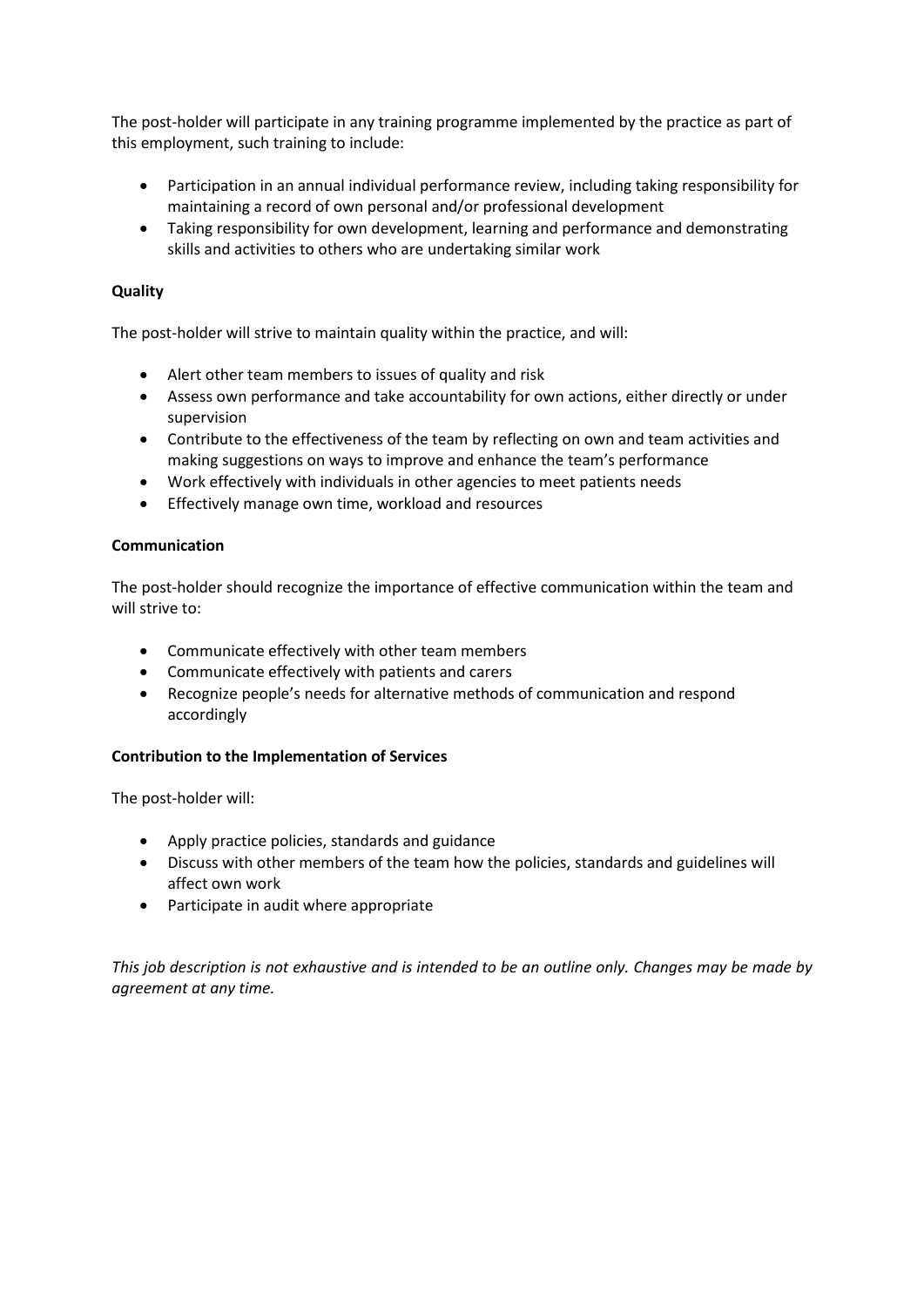# **Person Specification**

| Specification            | <b>Essential</b>                                                                                                                                                                                                                                                                                                                                                                                                                                                                                                                                                                                                                                                                                                                                         | <b>Desirable</b>                                                                                                                                                               |
|--------------------------|----------------------------------------------------------------------------------------------------------------------------------------------------------------------------------------------------------------------------------------------------------------------------------------------------------------------------------------------------------------------------------------------------------------------------------------------------------------------------------------------------------------------------------------------------------------------------------------------------------------------------------------------------------------------------------------------------------------------------------------------------------|--------------------------------------------------------------------------------------------------------------------------------------------------------------------------------|
| Education/Training       | Good standard of general education.<br>$\bullet$<br>Grade C GCSE English and Maths or<br>$\bullet$<br>equivalent qualifications.<br>Excellent computer skills including<br>$\bullet$<br>email, word and excel<br>Full UK driving licence and use of car<br>٠<br>insured for work purposes                                                                                                                                                                                                                                                                                                                                                                                                                                                                |                                                                                                                                                                                |
| Experience               | At least 2 years' experience of<br>working in health, social care or other<br>support roles in direct contact with<br>people, families or carers (in a paid or<br>voluntary capacity)<br>Experience of working within multi-<br>professional team environments<br>Experience of working with elderly or<br>vulnerable people, complying with<br>best practice and relevant legislation<br>Ability to collect and record<br>$\bullet$<br>information and data, for record-<br>keeping, monitoring and evaluation                                                                                                                                                                                                                                          | <b>Experience or training</b><br>in person-centred<br>care planning                                                                                                            |
| Special Skills/Aptitudes | Strong organisational skills including<br>planning, prioritising, time<br>management, report writing and<br>record keeping<br>Ability to recognise gaps in services<br>and to identify and act on safety<br>concerns<br>Ability to recognise and work within<br>$\bullet$<br>limits of competence and seek advice<br>when needed<br>Evidence of good verbal and written<br>$\bullet$<br>communication skills<br>Ability to build and maintain long-<br>$\bullet$<br>term-working relationships with<br>colleagues<br>A professional and compassionate<br>٠<br>attitude to patient care, providing<br>support while maintaining<br>professional boundaries<br>Ability to work effectively under<br>٠<br>pressure, delivering against agreed<br>objectives | Experience of using<br>the EMIS computer<br>system<br>Up-to-date knowledge<br>$\bullet$<br>of the services and<br>organisations<br>available to support<br>patients and carers |